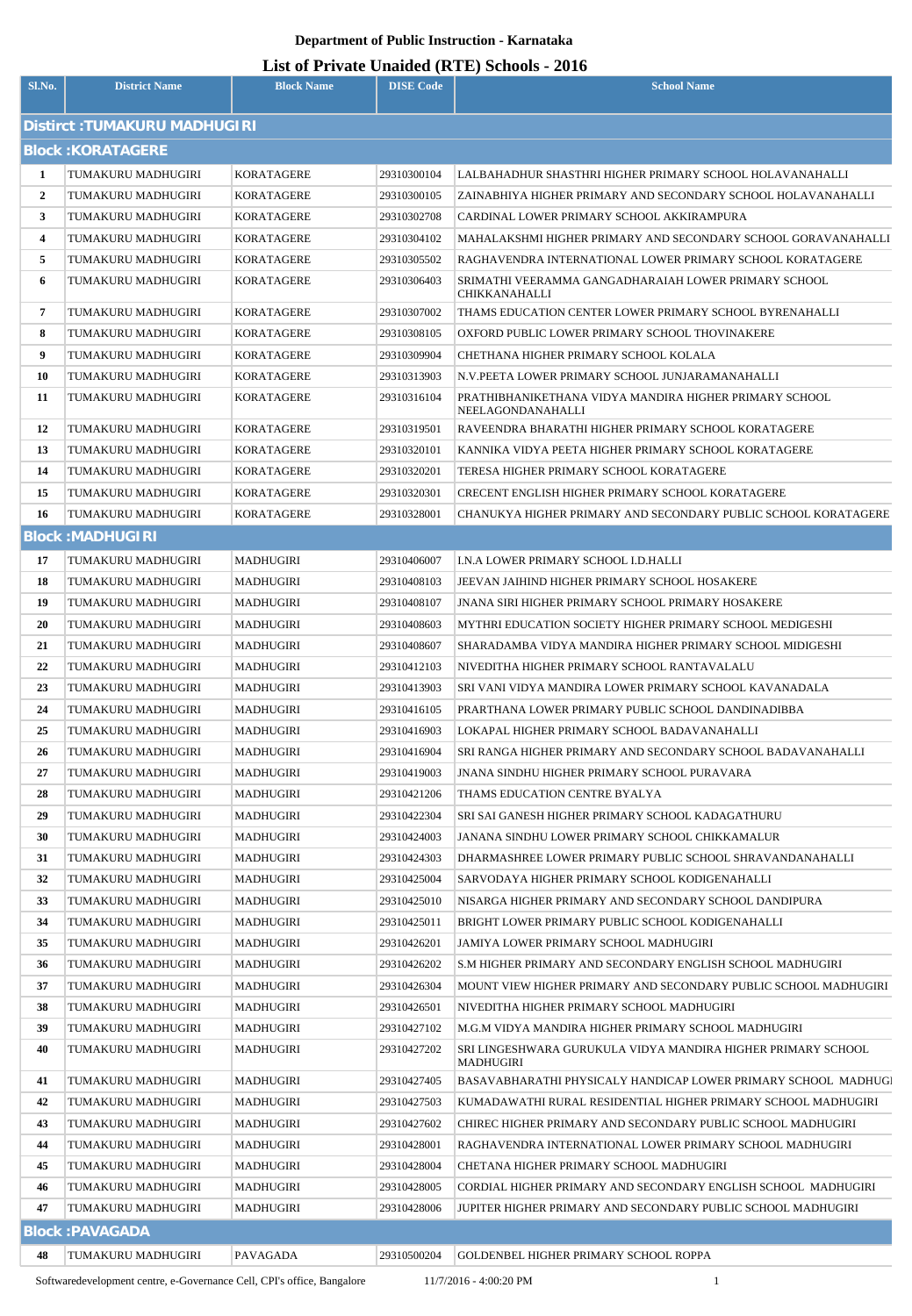**List of Private Unaided (RTE) Schools - 2016 Department of Public Instruction - Karnataka**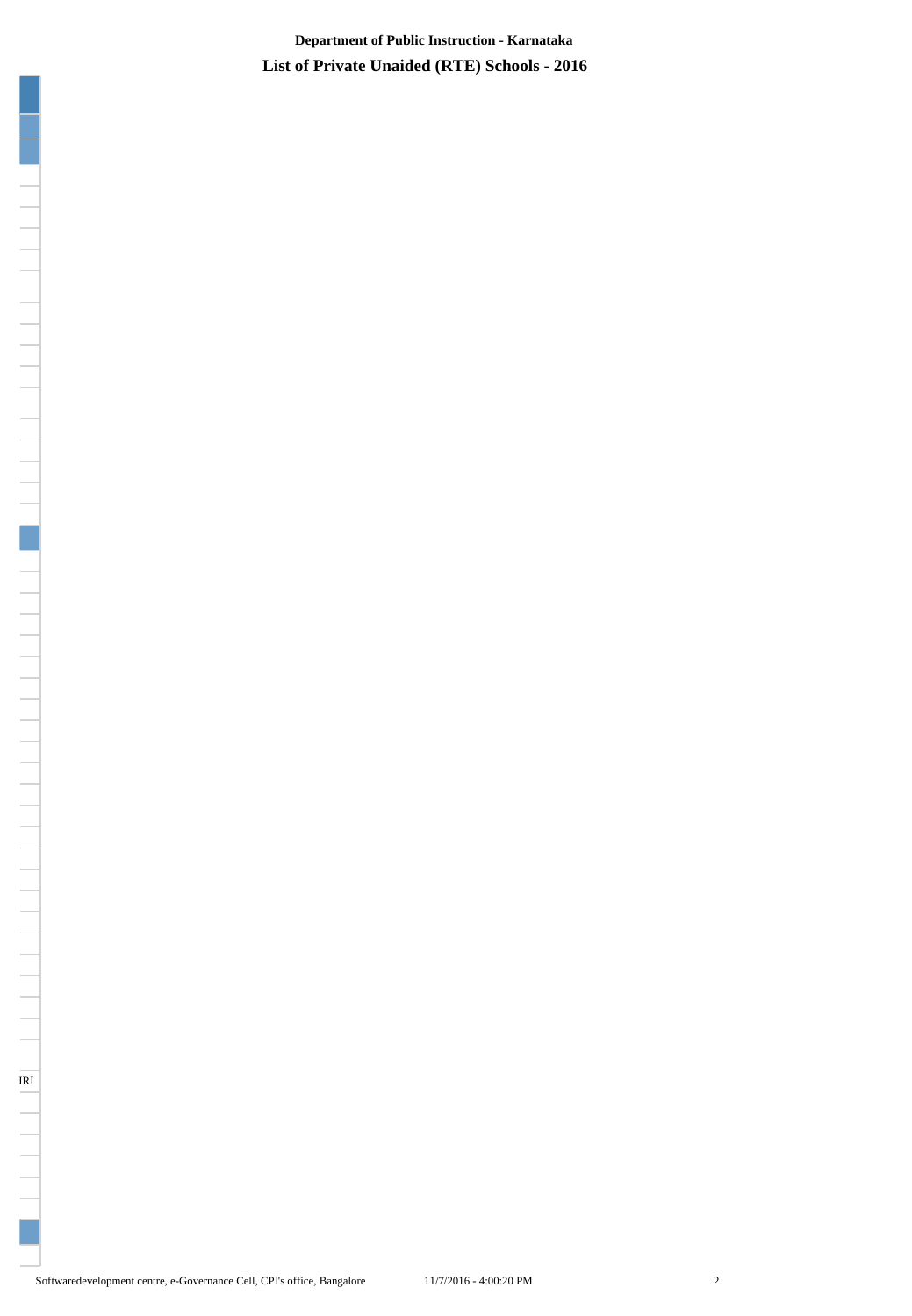## **Department of Public Instruction - Karnataka**

## **List of Private Unaided (RTE) Schools - 2016**

| Sl.No.             | <b>District Name</b>                     | <b>Block Name</b>          | <b>DISE Code</b>           | <b>School Name</b>                                                                                            |
|--------------------|------------------------------------------|----------------------------|----------------------------|---------------------------------------------------------------------------------------------------------------|
|                    |                                          |                            |                            |                                                                                                               |
| 49                 | TUMAKURU MADHUGIRI                       | <b>PAVAGADA</b>            | 29310500603                | SAI LALITHA RESIDENTIAL HIGHER PRIMARY SCHOOL KANIVENAHALLI GATE                                              |
| 50                 | TUMAKURU MADHUGIRI                       | PAVAGADA                   | 29310502303                | AKSHARANIDHI LOWER PRIMARY SCHOOL DOMMATHAMARI                                                                |
| 51                 | TUMAKURU MADHUGIRI                       | PAVAGADA                   | 29310502305                | SRI MYLARALINGESHWARA SARASWATHI LOWER PRIMARY SCHOOL<br><b>DOMMATHAMARI</b>                                  |
| 52                 | TUMAKURU MADHUGIRI                       | PAVAGADA                   | 29310502905                | VINAYAKA SARASWATHI HIGHER PRIMARY SCHOOL Y.N.HOSKOTE                                                         |
| 53                 | TUMAKURU MADHUGIRI                       | PAVAGADA                   | 29310502906                | S.M HIGHER PRIMARY SCHOOL Y.N HOSKOTE                                                                         |
| 54                 | TUMAKURU MADHUGIRI                       | <b>PAVAGADA</b>            | 29310502907                | SRI CHOWDESHWARI LOWER PRIMARY SCHOOL Y.N.HOSKOTE                                                             |
| 55                 | TUMAKURU MADHUGIRI                       | PAVAGADA                   | 29310506006                | NISARGA HIGHER PRIMARY SCHOOL LINGADAHALLI                                                                    |
| 56                 | TUMAKURU MADHUGIRI                       | PAVAGADA                   | 29310506011                | THE NEW EMPRESS LOWER PRIMARY SCHOOL LINGADAHALLI                                                             |
| 57                 | TUMAKURU MADHUGIRI                       | PAVAGADA                   | 29310507208                | ANTHYODAYA HIGHER PRIMARY SCHOOL ARASIKERE                                                                    |
| 58                 | TUMAKURU MADHUGIRI                       | PAVAGADA                   | 29310507802                | SHARDA LOWER PRIMARY SCHOOL KONDE THIMMANAHALLIHALLI                                                          |
| 59                 | TUMAKURU MADHUGIRI                       | PAVAGADA                   | 29310508202                | ANTHYODAYA HIGHER PRIMARY SCHOOL MANGALAWADA                                                                  |
| 60                 | TUMAKURU MADHUGIRI                       | PAVAGADA                   | 29310509104                | SAHANA UPPER PRIMARY AND HIGH SCHOOL KOTAGUDDA                                                                |
| 61                 | TUMAKURU MADHUGIRI                       | PAVAGADA                   | 29310509202                | MANASA LOWER PRIMARY SCHOOL SHYLAPURA                                                                         |
| 62                 | TUMAKURU MADHUGIRI                       | <b>PAVAGADA</b>            | 29310509304                | PRARTHANA VIDYA VIKASA MANDIRA GUNDARLAHALLI                                                                  |
| 63                 | TUMAKURU MADHUGIRI                       | PAVAGADA                   | 29310510107                | <b>JNANAVAHINI HIGHER PRIMARY SCHOOL C.K.PURA</b>                                                             |
| 64                 | TUMAKURU MADHUGIRI                       | <b>PAVAGADA</b>            | 29310510302                | SHANTINIKETAN LOWER PRIMARY SCHOOL HARIHARAPURA                                                               |
| 65                 | TUMAKURU MADHUGIRI                       | PAVAGADA                   | 29310510402                | VIJAYASHREE LOWER PRIMARY SCHOOL KILARLAHALLI                                                                 |
| 66                 | TUMAKURU MADHUGIRI                       | PAVAGADA                   | 29310511502                | R.V.S VIDYANIKETHANA HIGHER PRIMARY SCHOOL THIRUMANI                                                          |
| 67                 | TUMAKURU MADHUGIRI                       | PAVAGADA                   | 29310513502                | VINAYAKA SARASWATHI HIGHER PRIMARY ENGLISH SCHOOL PAVAGADA                                                    |
| 68                 | TUMAKURU MADHUGIRI                       | PAVAGADA                   | 29310513513                | JAI GURUDEVA PRIMRY SCHOOL PAVAGADA                                                                           |
| 69                 | TUMAKURU MADHUGIRI                       | PAVAGADA                   | 29310513601                | SHRINGERI VIDYAPEETA HIGHER PRIMARY AND SECONDARY SCHOOL PAVAGAL                                              |
| 70                 | TUMAKURU MADHUGIRI                       | PAVAGADA                   | 29310513705                | SRI SAI VIDYANIKETHANA LOWER PRIMARY SCHOOL PAVAGADA                                                          |
| 71                 | TUMAKURU MADHUGIRI                       | PAVAGADA                   | 29310513903                | VIDYA BHARATHI HIGHER PRIMARY SCHOOL PAVAGADA                                                                 |
| 72                 | TUMAKURU MADHUGIRI                       | PAVAGADA                   | 29310514602                | S.M.B.R HIGHER PRIMARY AND SECONDARY SCHOOL PAVAGADA                                                          |
| 73                 | TUMAKURU MADHUGIRI                       | PAVAGADA                   | 29310514604                | VIVEKA VIDYA SHALA HIGHER PRIMARY SCHOOL PAVAGADA                                                             |
| 74                 | TUMAKURU MADHUGIRI                       | PAVAGADA                   | 29310517601                | JNANA BHODINI HIGHER PRIMARY SCHOOL PAVAGADA                                                                  |
| 75                 | TUMAKURU MADHUGIRI                       | PAVAGADA                   | 29310517603                | SHARDA VIDYAPEETA HIGHER PRIMARY SCHOOL PAVAGADA                                                              |
| <b>Block: SIRA</b> |                                          |                            |                            |                                                                                                               |
| 76                 | TUMAKURU MADHUGIRI                       | <b>SIRA</b>                | 29310601109                | ARUNODYA HIGHER PRIMARY AND SECONDARY SCHOOL LAKKANAHALLI                                                     |
| 77                 | TUMAKURU MADHUGIRI                       | <b>SIRA</b>                | 29310601702                | LITTLE ROSES HIGHER PRIMARY SCHOOL BARAGURU                                                                   |
| 78                 | TUMAKURU MADHUGIRI                       | <b>SIRA</b>                | 29310601714                | JNANAJYOTHI LOWER PRIMARY PUBLIC SCHOOL BARAGURU                                                              |
| 79                 | TUMAKURU MADHUGIRI                       | SIRA                       | 29310601717                | FLORENCE UPPER PRIMARY AND SECONDARY PUBLIC SCHOOL BARAGURU                                                   |
| 80                 | TUMAKURU MADHUGIRI                       | SIRA                       | 29310603509                | NANJAVDUTHA WORLD PUBLIC PRIMARY SCHOOL DODDAHULIKUNTE                                                        |
| 81                 | TUMAKURU MADHUGIRI                       | <b>SIRA</b>                | 29310604016                | SHANTHINIKETHANA VIDYA MANDIRA PATTANAYAKANAHALLI                                                             |
| 82                 | TUMAKURU MADHUGIRI                       | <b>SIRA</b>                | 29310607904                | SRI ANJANEYA HIGHER PRIMARY SCHOOL NH4-MANANGI                                                                |
| 83                 | TUMAKURU MADHUGIRI                       | <b>SIRA</b>                | 29310609208                | SRI SHARADA CAMBRIDGE INTERNATIONAL SCHOOL HUILDORE                                                           |
| 84<br>85           | TUMAKURU MADHUGIRI                       | <b>SIRA</b>                | 29310610606                | SRI SIDDI VINAYAKA HIGHER PRIMARY SCHOOL BUKKAPATTANA                                                         |
|                    | TUMAKURU MADHUGIRI                       | <b>SIRA</b>                | 29310610615<br>29310611304 | OXFORD UPPER PRIMARY AND SECONDARY ENGLISH SCHOOL BUKKAPATTANA                                                |
| 86<br>87           | TUMAKURU MADHUGIRI<br>TUMAKURU MADHUGIRI | <b>SIRA</b><br><b>SIRA</b> | 29310613005                | GOUTHAMA HIGHER PRIMARY SCHOOL KALLAMBELLA-NH4<br>SRI SHARADAVIDYA SAMSTE HIGHER PRIMARY SCHOOL GULIGENAHALLI |
| 88                 | TUMAKURU MADHUGIRI                       | <b>SIRA</b>                | 29310620307                | SHANTHAKRISHNAN HIGHER PRIMARY SCHOOL JYOTHINAGARA SIRA                                                       |
| 89                 | TUMAKURU MADHUGIRI                       | <b>SIRA</b>                | 29310620310                | THE PRESIDENCY PUBLIC HIGHER PRIMARY AND SECONDARY SCHOOL                                                     |
|                    |                                          |                            |                            | JYOTHINAGARA SIRA                                                                                             |
| 90                 | TUMAKURU MADHUGIRI                       | <b>SIRA</b>                | 29310620407                | DOLPHIN INTERNATIONAL LOWER PRIMARY SCHOOL JYOTHINAGARA SIRA                                                  |
| 91                 | TUMAKURU MADHUGIRI                       | SIRA                       | 29310621203                | VASAVI HIGHER PRIMARY SCHOOL KACHERI MOHALLA SIRA                                                             |
| 92                 | TUMAKURU MADHUGIRI                       | SIRA                       | 29310623401                | NATYA SARASWATHI HIGHER PRIMARY SCHOOL NAYAKARAHATTI SIRA                                                     |
| 93                 | TUMAKURU MADHUGIRI                       | SIRA                       | 29310629202                | KADAMBA INTERNATIONAL LOWER PRIMARY SCHOOL BALAJINAGARA SIRA                                                  |
| 94                 | TUMAKURU MADHUGIRI                       | <b>SIRA</b>                | 29310629205                | MANJUSHREE HIGHER PRIMARY SCHOOL MANJUNATHANAGARA SIRA                                                        |
| 95                 | TUMAKURU MADHUGIRI                       | <b>SIRA</b>                | 29310629302                | SRI RANGANATHA LOWER PRIMARY SCHOOL K.R BADAVANE SIRA                                                         |
| 96                 | TUMAKURU MADHUGIRI                       | <b>SIRA</b>                | 29310629402                | DEEPASHREE HIGHER PRIMARY SCHOOL PESHMA MOHALLA SIRA                                                          |
| 97                 | TUMAKURU MADHUGIRI                       | <b>SIRA</b>                | 29310629403                | MALNAD HIGHER PRIMARY SCHOOL PESHMA MOHALLA SIRA                                                              |
| 98                 | TUMAKURU MADHUGIRI                       | <b>SIRA</b>                | 29310630201                | S.S.P ACADEMY HIGHER PRIMARY SCHOOL SAPTHAGIRI EXTN SIRA                                                      |